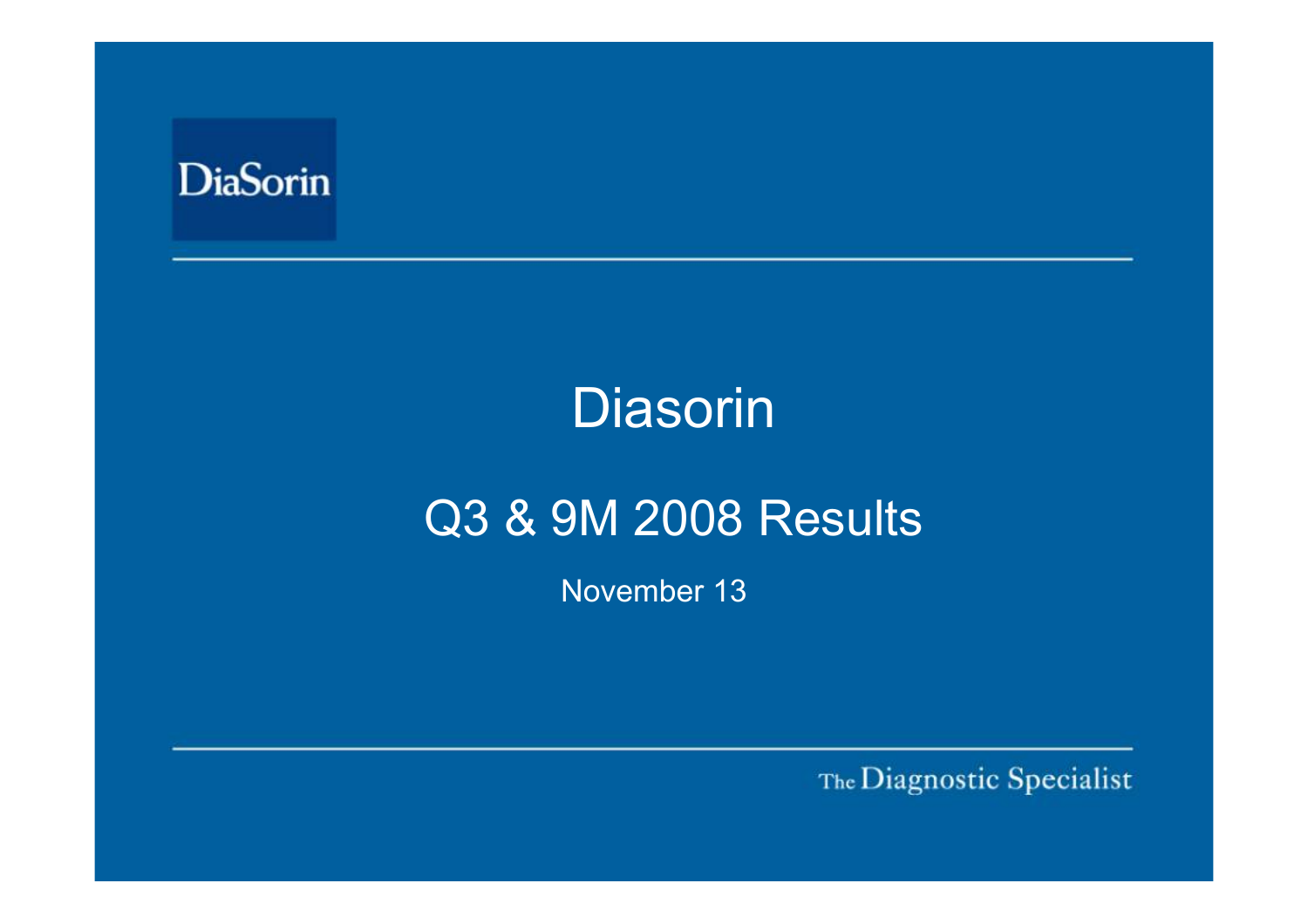

## **Q3 highlights**

- $\bullet$  **Revenues grow by 22.1% despite of exchange rate effects (-3.5%), also boosted by sales of Biotrin products (+ 4.5%)**
- $\bullet$  **North America Q3 sales up 49.6% (constant exchange rates) vs previous year (Biotrin contribution +8.7%)**
- ● **Steady enlargement of Liaison installed base, from ca. 2280 (30/06/08) to ca. 2390 (30/09/08)**
- ● **Continuous improvement of operating margins driven by** ¾**Product mix improvement** ¾**Leverage of the Liaison installed base and fixed cost base** ¾**Biotrin contribution**
- $\bullet$  **Net earnings increase 32.0% vs Q3 07, though do not reflect entirely strong operating performance due to non cash (unrealized) foreign exchange losses.**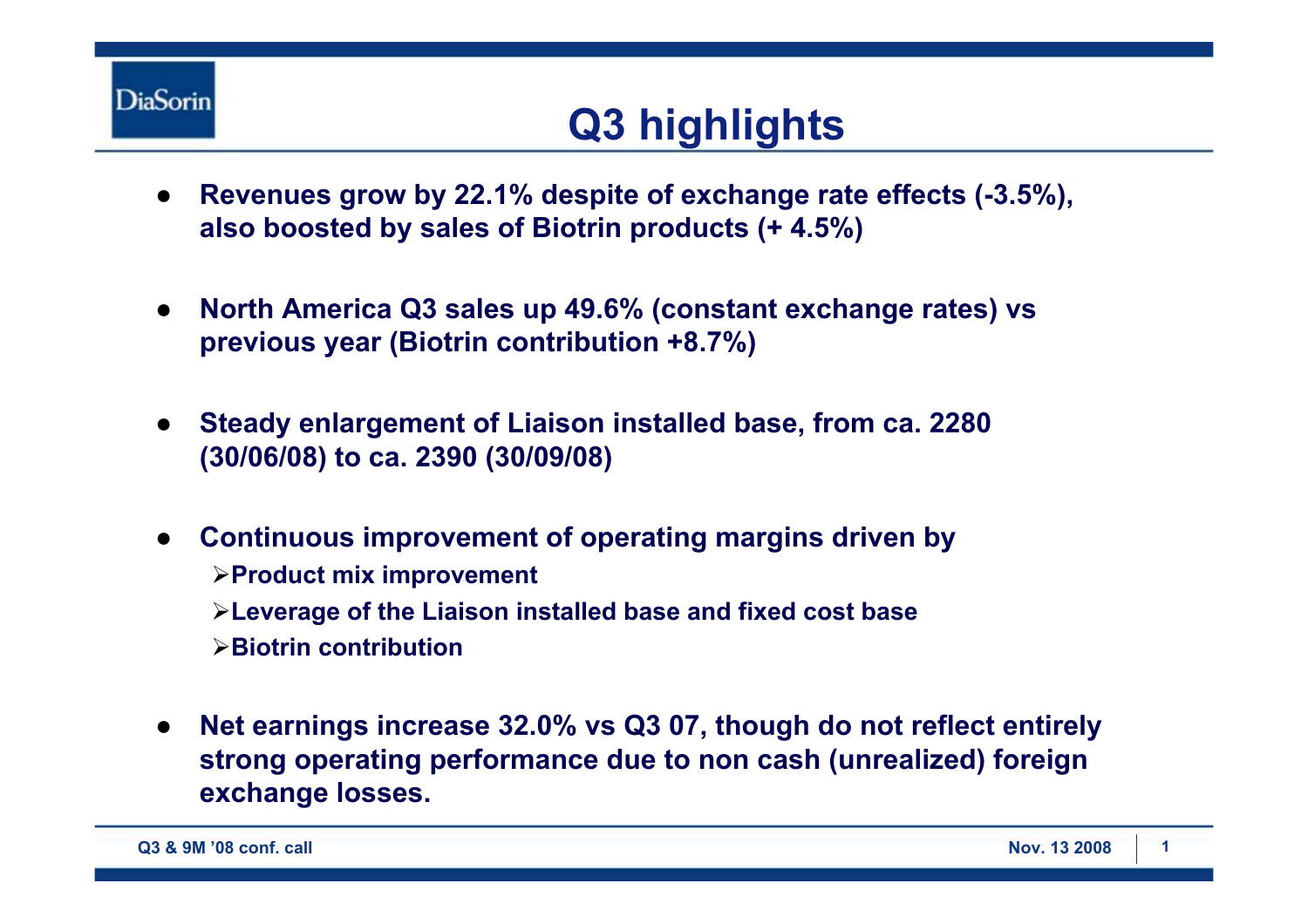### **Q3 Results: income statement**

| millions $\epsilon$               | Q3 2008 | Q3 2007 | $\Delta$ as reported |
|-----------------------------------|---------|---------|----------------------|
| <b>Net Revenues</b>               | 59.9    | 49.0    | $+22.1%$             |
| <b>Gross profit</b>               | 39.8    | 30.8    | $+29.4%$             |
| Margin                            | 66.5%   | 62.8%   |                      |
| G&A                               | (6.6)   | (6.2)   |                      |
| R&D                               | (3.6)   | (2.7)   |                      |
| S&M                               | (11.8)  | (10.7)  |                      |
| <b>Total Operating Expenses</b>   | (21.9)  | (19.6)  |                      |
| % on sales                        | (36.6%) | (39.9%) |                      |
| Other operating Income/(Expenses) | 0.7     | (1.2)   |                      |
| <b>Ebit</b>                       | 18.6    | 10.0    | $+85.2%$             |
| Margin                            | 31.0%   | 20.5%   |                      |
| Ebit ex not recurring items*      | 18.1    | 11.9    | $+52.3%$             |
| Margin                            | 30.3%   | 24.3%   |                      |
| Net Financial expense             | (7.1)   | (0.8)   |                      |
| Tax                               | (4.4)   | (4.0)   |                      |
| <b>Net Result</b>                 | 7.1     | 5.3     | $+32.9%$             |
| <b>Ebitda</b>                     | 22.0    | 13.5    | $+63.7%$             |
| Margin                            | 36.8%   | 27.5%   |                      |
| Ebitda ex not recurring items*    | 21.5    | 15.3    | +40.8%               |
| Margin                            | 36.0%   | 31.2%   |                      |

**\* In Q307 € 1.9MM of not recurring expenses, in Q308 €0.5MM on not recurring income**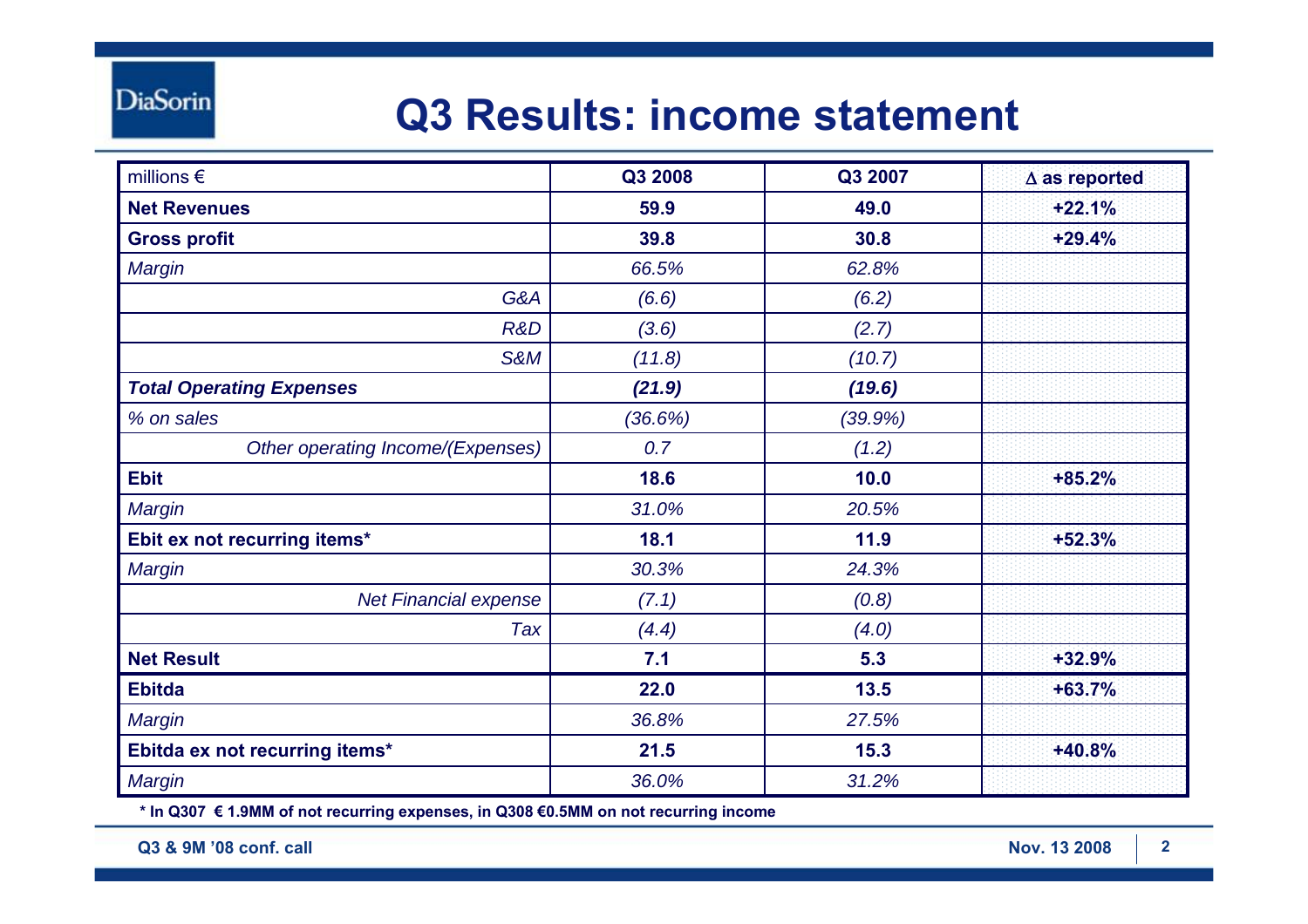# **Q3 Revenues break down: by technology**

- $\bullet$ CLIA sales represents Diasorin growth engine: +36.6% Q3 08 vs. Q3 07;
- ●Good ELISA sales thanks to Biotrin acquisition and Brasil tender.

**Revenues mix by technology improved towards CLIA kits, from 51.1% in Q3 07 to 57.1% in Q3 08 of total sales** 



**DiaSorin**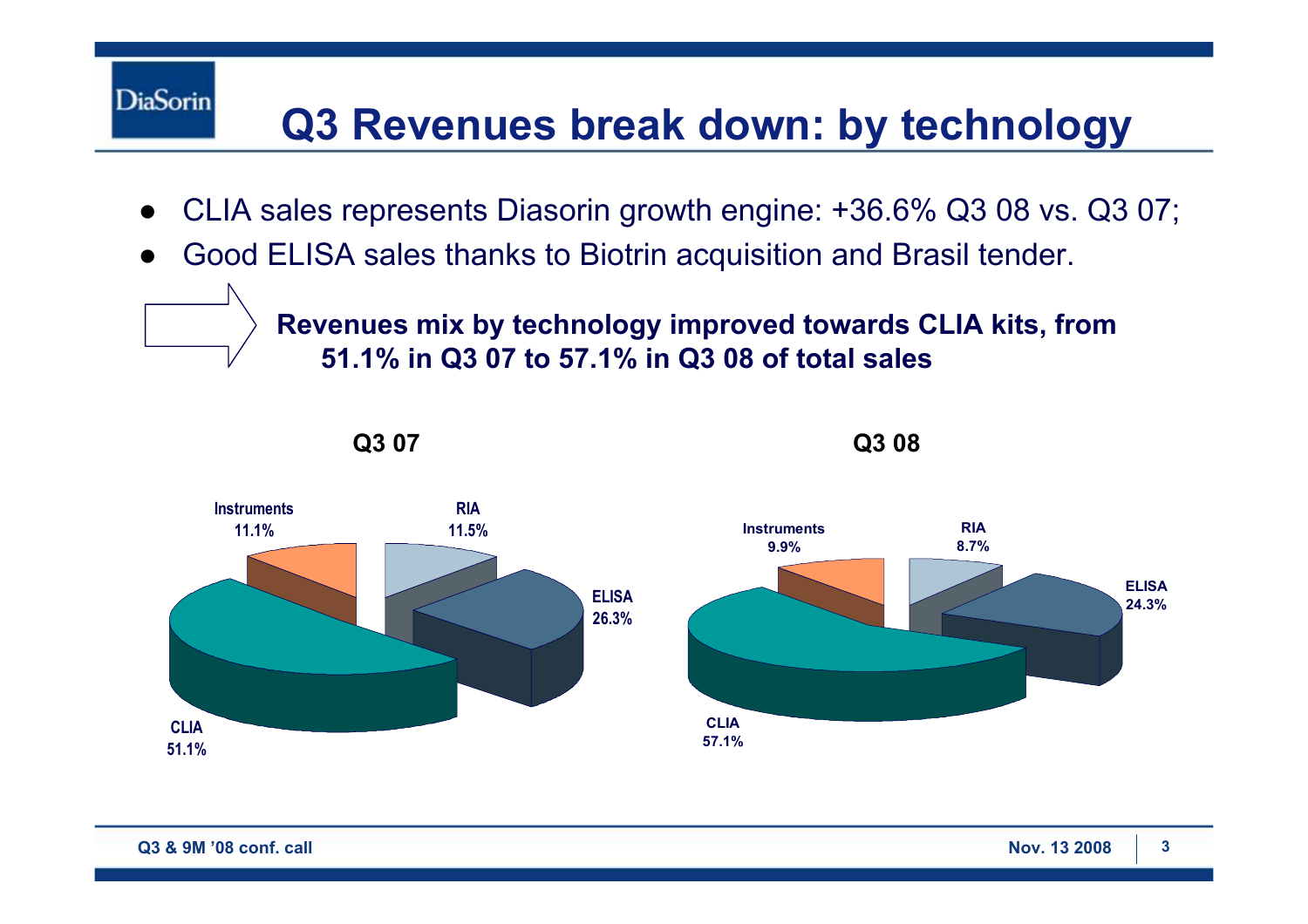**DiaSorin** 

### **Q3 Revenues break down: by geography**

| millions $\epsilon$      | Q3 08 | Q3 07 | $\Delta$ % |
|--------------------------|-------|-------|------------|
| Europe                   | 32.9  | 28.7  | 14.5%      |
| North America            | 16.0  | 11.6  | 37.1%      |
| <b>Rest of the World</b> | 11.0  | 8.7   | 27.5%      |
| <b>TOTAL</b>             | 59.9  | 49.0  | 22.1%      |

●In Europe, increased market share in consolidated as well as in developing markets:

| <b>Italy</b>   | $+16.4%$ | Q3 08 vs. Q3 07 |
|----------------|----------|-----------------|
| <b>France</b>  | $+17.1%$ | Q3 08 vs. Q3 07 |
| <b>Nordic</b>  | $+69.0%$ | Q3 08 vs. Q3 07 |
| <b>Belgium</b> | $+13.9%$ | Q3 08 vs. Q3 07 |

- ● In North America, accelerating growth although affected by exchange rate trend: +37.1% Q3 08 vs. Q3 07 as reported **+49.6% Q3 08 vs. Q3 07** at comparable FX
- ●In Rest of the World, positive trends in recent initiatives and distributors' markets (Australia)

| Israel             | $+42.7%$ | Q3 08 vs. Q3 07 |  |
|--------------------|----------|-----------------|--|
| <b>Mexico</b>      | $+64.2%$ | Q3 08 vs. Q3 07 |  |
| Brazil             | $+31.7%$ | Q3 08 vs. Q3 07 |  |
| <b>Distributor</b> | $+16.6%$ | Q3 08 vs. Q3 07 |  |
| (mainly Australia) |          |                 |  |
|                    |          |                 |  |

- **(+70.7% at comparable FX)**
- **(+26.2% at comparable FX)**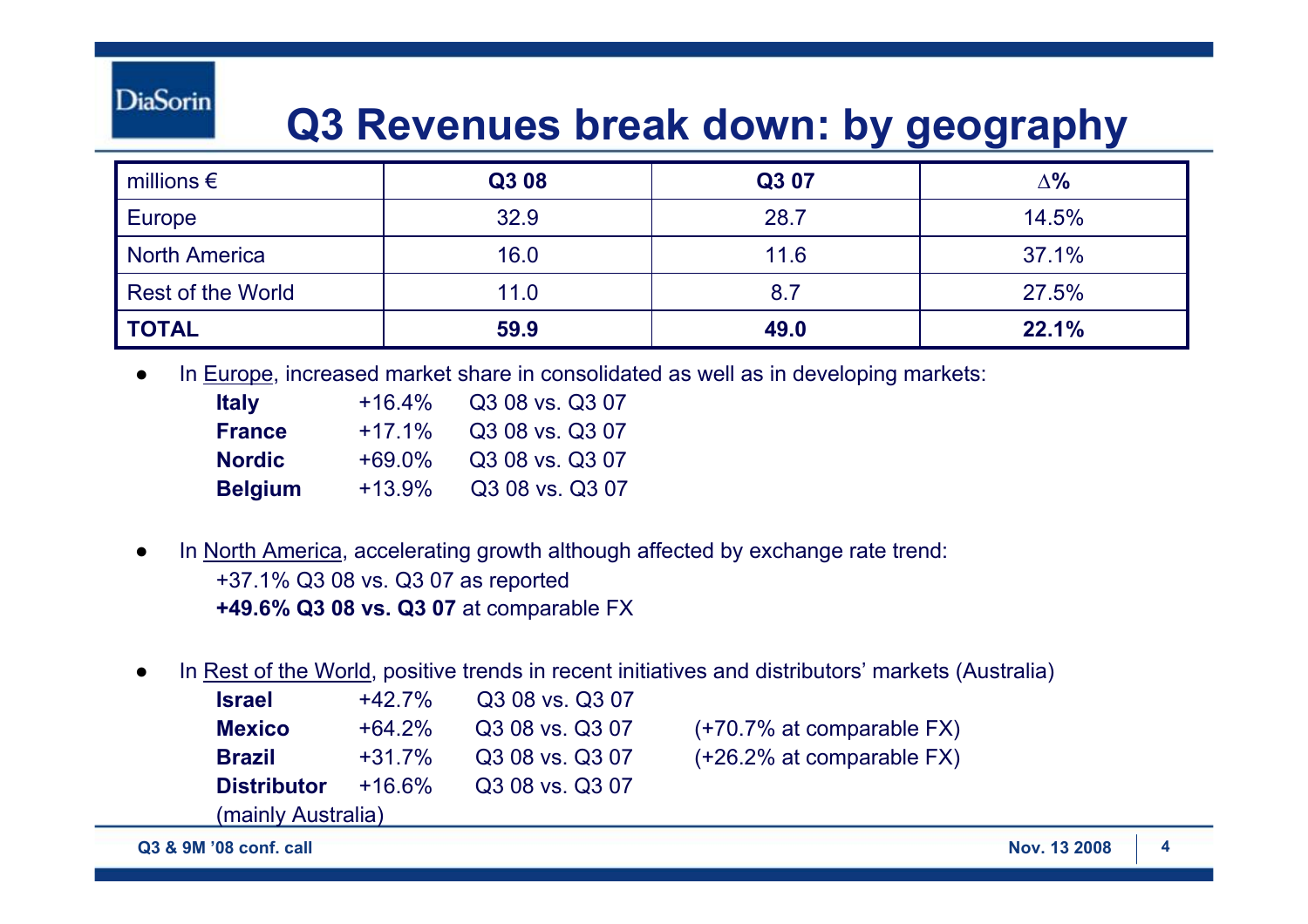#### **All profitability indicators show a further improvement compared with Q3 07:**

| <b>Gross Margins</b>   | +29.4% Q3 08 vs. Q3 07 | <b>from 62.8% to 66.5% of tot sales</b> |
|------------------------|------------------------|-----------------------------------------|
| <b>EBITDA</b>          | +63.7% Q3 08 vs. Q3 07 | <b>from 27.5% to 36.8% of tot sales</b> |
| <b>EBIT</b>            | +85.2% Q3 08 vs. Q3 07 | from $20.5\%$ to 31.0 $\%$ of tot sales |
| <b>EBITDA restated</b> | +40.8% Q3 08 vs. Q3 07 | from $31.2\%$ to $36.0\%$ of tot sales  |
| <b>EBIT restated</b>   | +52.3% Q3 08 vs. Q3 07 | <b>from 24.3% to 30.3% of tot sales</b> |

Thanks:

- ●Continuous improvement in the technology mix
- ●Operating leverage on the installed base
- ●Lower incidence of operating expenses, grown less than revenue
- ●Biotrin contribution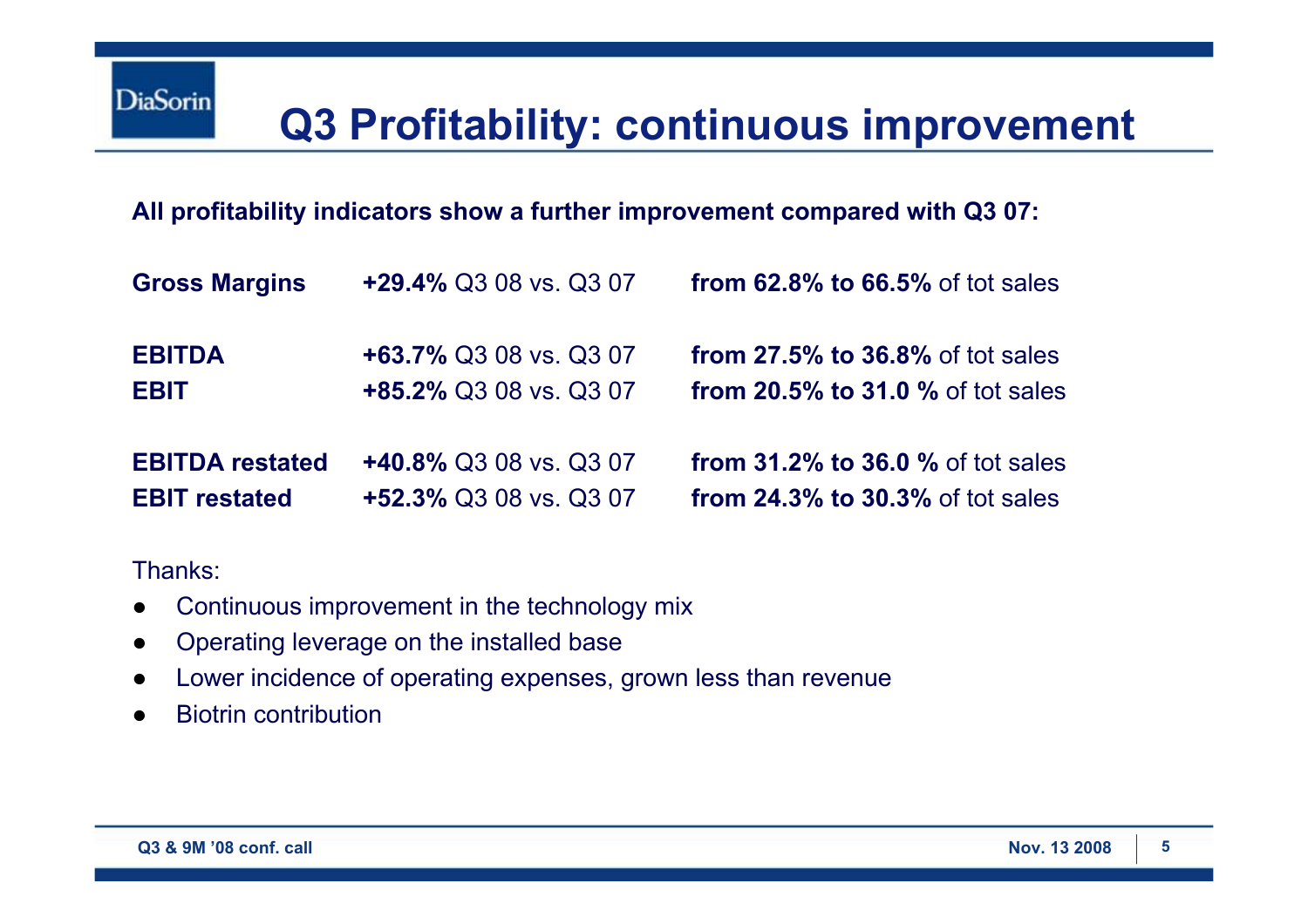Net income continuously improved:

| <b>EBITDA</b> | <b>+63.7% Q3 08 vs. Q3 07</b> | from $27.5\%$ to 36.8 $\%$ of tot sales |
|---------------|-------------------------------|-----------------------------------------|
| <b>EBIT</b>   | <b>+85.2% Q3 08 vs. Q3 07</b> | from $20.5\%$ to $31.0\%$ of tot sales  |

**Net Result+32.9%** Q3 08 vs. Q3 07 **from 10.9% to 11.8%** of tot sales

- ● Net financial costs in Q3 of €7.3 millions out of which **€5.8 millions are non cash items** related to the evaluation of group NFI in US dollars
- ●Ca 56 m USD debt at beginning of July 08 to finance Biotrin acquisition
- ●The choice of currency is a conscious consequence of Diasorin forex policy
- ● Exchange rate differences of such nature reflect accounting principles **not cash losses.**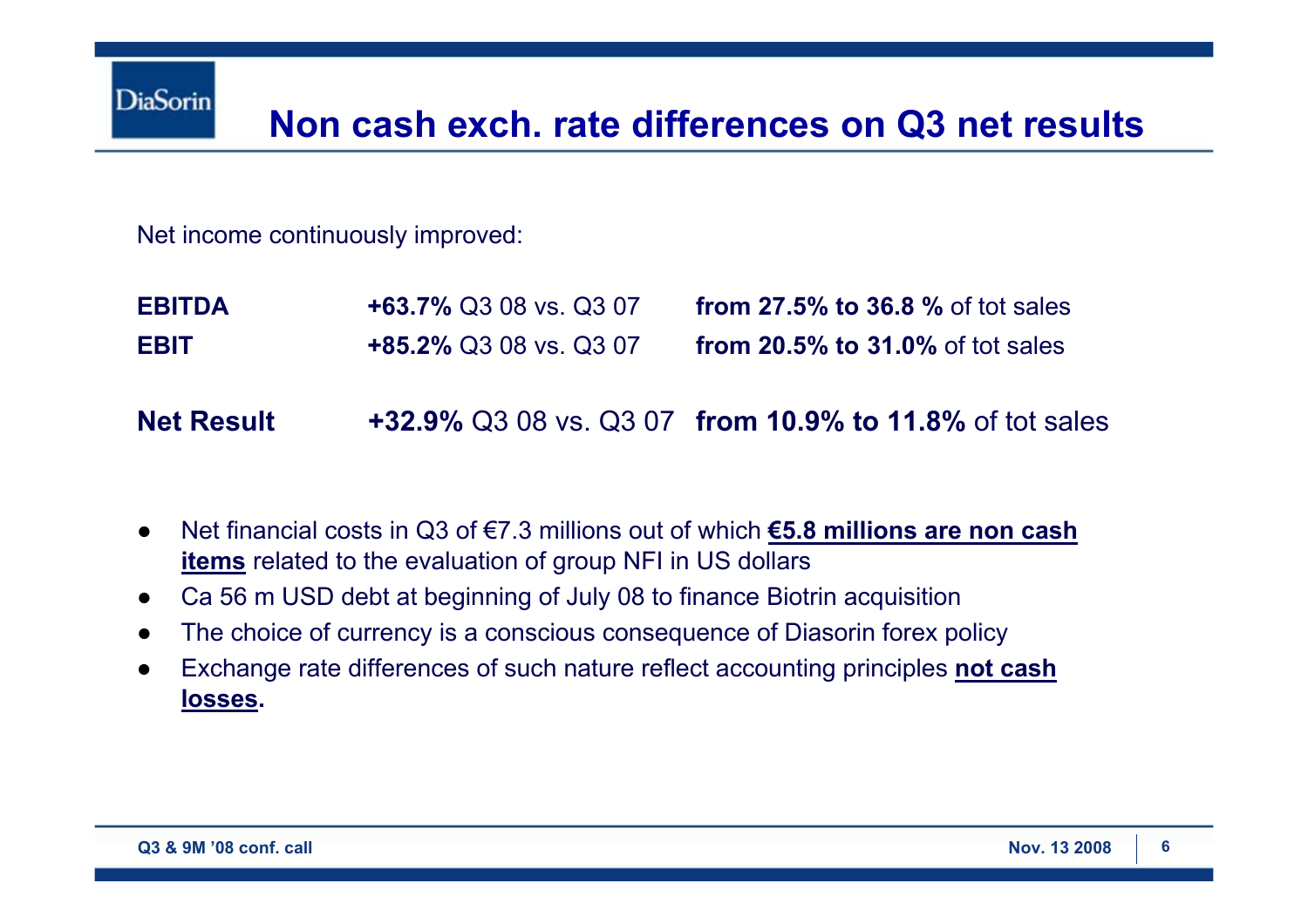

### **Diasorin Forex policy**

- ●The Group generates ca. \$1.5 millions free cash flow per month
- ● The forex policy is aimed at matching the excess cash generated in foreign currency by financing group activities in the same currency
- ● Strong and sudden fluctuations of exchange rates (e.g. Q3) generate significant exch. rate differences (gains or losses): the Group will never realize cash losses since outflows will be matched with inflows in same currency, but accounting principles will demand to record difference to P&L.

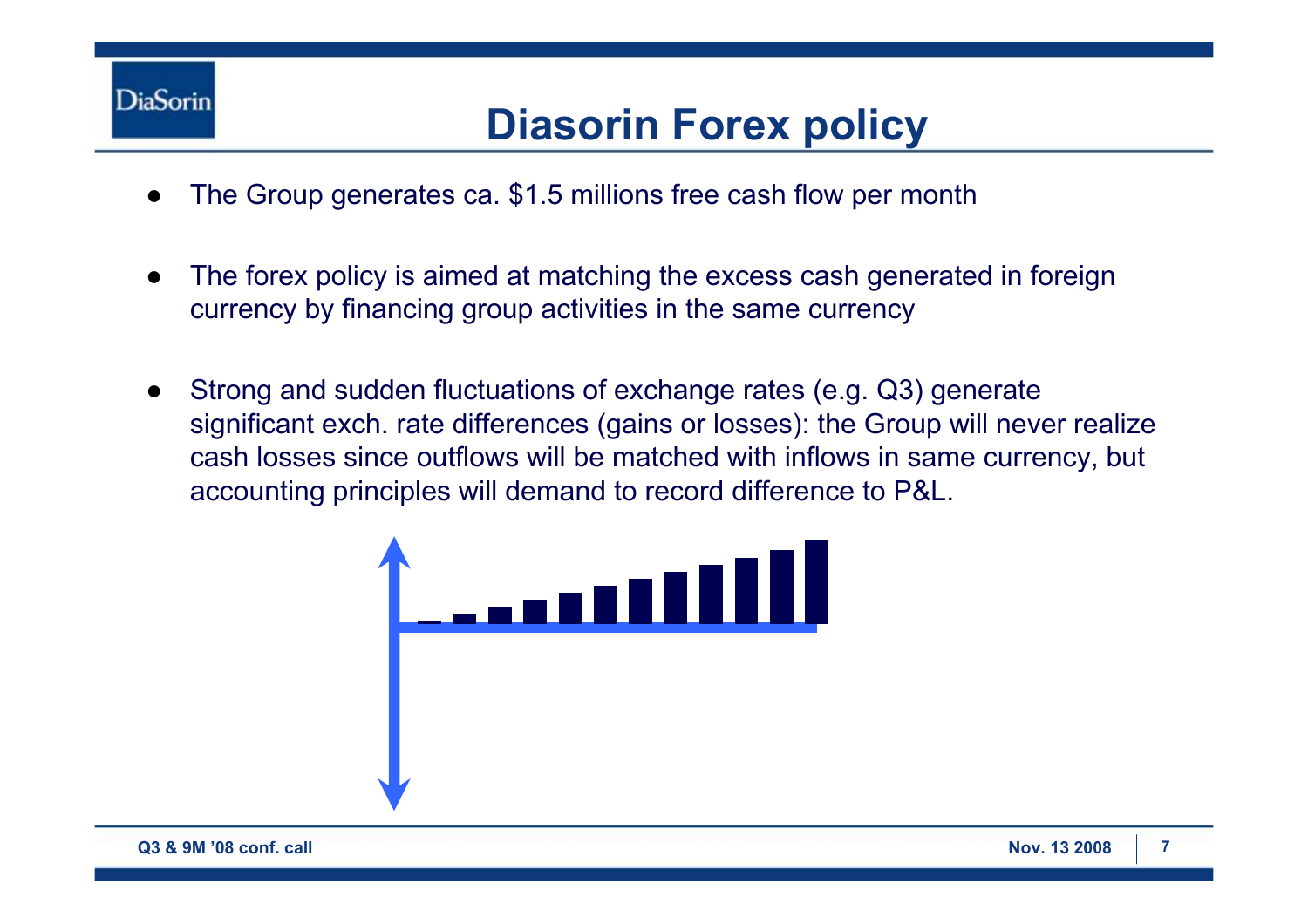

### **Diasorin Forex policy**

- ●The Group generates ca. \$1.5 millions free cash flow per month
- ● The forex policy is aimed at matching the excess cash generated in foreign currency by financing group activities in the same currency
- ● Strong and sudden fluctuations of exchange rates (e.g. Q3) generate significant exch. rate differences (gains or losses): the Group will never realize cash losses since outflows will be matched with inflows in same currency, but accounting principles will demand to record difference to P&L.

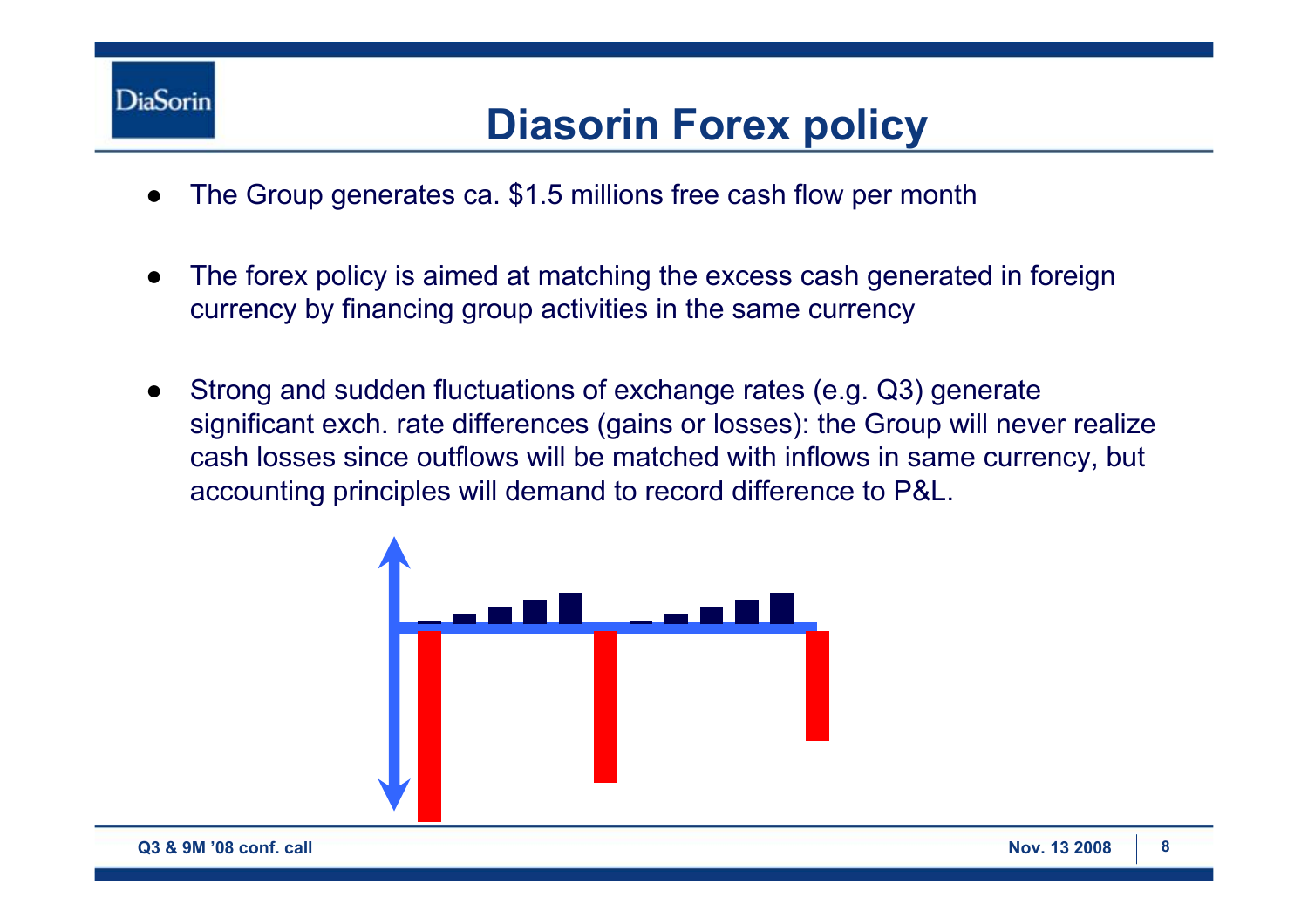### **9M Results: income statement**

| millions $\epsilon$               | <b>9M 2008</b> | <b>9M 2007</b> | $\Delta$ as reported |
|-----------------------------------|----------------|----------------|----------------------|
| <b>Net Revenues</b>               | 176.1          | 151.2          | $+16.5%$             |
| <b>Gross profit</b>               | 115.2          | 97.2           | $+18.6%$             |
| Margin                            | 65.4%          | 64.3%          |                      |
| G&A                               | (19.4)         | (17.7)         |                      |
| R&D                               | (9.8)          | (8.2)          |                      |
| S&M                               | (34.7)         | (32.6)         |                      |
| <b>Total Operating Expenses</b>   | (63.9)         | (58.5)         |                      |
| % on sales                        | (36.3%)        | (38.7%)        |                      |
| Other operating Income/(Expenses) | (0.1)          | (4.1)          |                      |
| <b>Ebit</b>                       | 51.2           | 34.7           | +47.8%               |
| Margin                            | 29.1%          | 22.9%          |                      |
| Ebit ex not recurring items*      | 51.2           | 39.1           | $+31.1%$             |
| Margin                            | 29.1%          | 25.6%          |                      |
| Net Financial expense             | (7.3)          | (2.9)          |                      |
| Tax                               | (16.5)         | (12.7)         |                      |
| <b>Net Result</b>                 | 27.3           | 19.1           | $+43.5%$             |
| <b>Ebitda</b>                     | 61.7           | 45.1           | +36.8%               |
| Margin                            | 35.0%          | 29.8%          |                      |
| Ebitda ex not recurring items*    | 61.7           | 49.1           | $+25.7%$             |
| Margin                            | 35.0%          | 32.5%          |                      |

**\* In 9M07 € 4.0MM of not recurring expenses**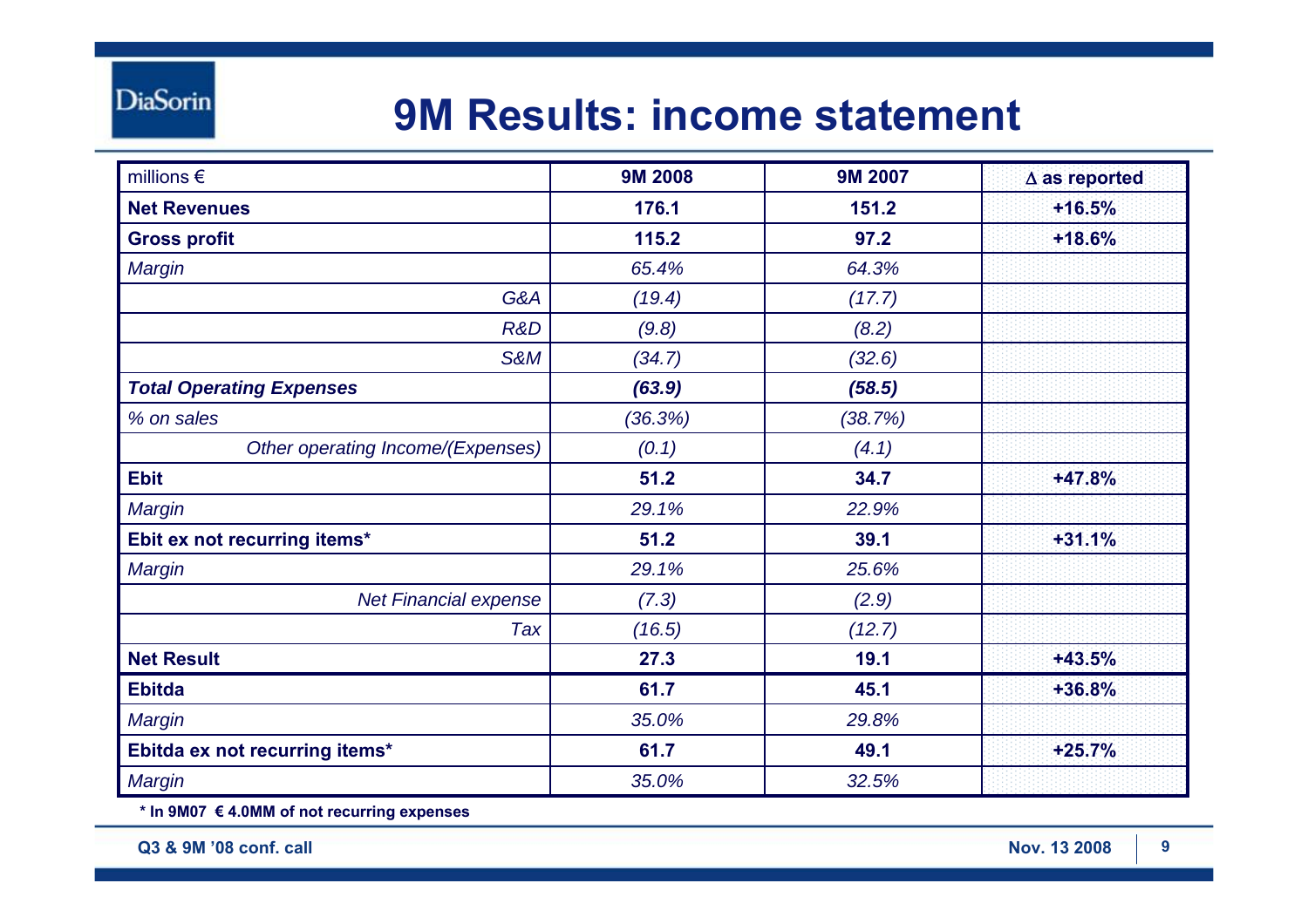

### **9M balance sheet & cash flow**

| millions $\epsilon$           | 30/09/2008   | 31/12/2007 |
|-------------------------------|--------------|------------|
| <b>Total tangible asset</b>   | 33.5         | 33.9       |
| <b>Total intangible asset</b> | 89.2         | 65.4       |
| Other non-current asset       | 10.0         | 9.2        |
| <b>Net Working Capital</b>    | 56.6         | 46.2       |
| Other non-current liabilities | (22.1)       | (22.3)     |
| <b>Net Capital Employed</b>   | 167.2        | 132.4      |
| <b>Net Debt</b>               | $(23.3)^{*}$ | (12.1)     |
| Total shareholder's' equity   | (143.9)      | (120.3)    |

|                                               | <b>9M08</b> | <b>9M 07</b>       |
|-----------------------------------------------|-------------|--------------------|
| Net change in cash and cash equivalents       | 13.3        | 13.8               |
| Cash and equivalents at the end of the period | 21.6        |                    |
| * after Biotrin acquisition                   |             |                    |
| Q3 & 9M '08 conf. call                        |             | 10<br>Nov. 13 2008 |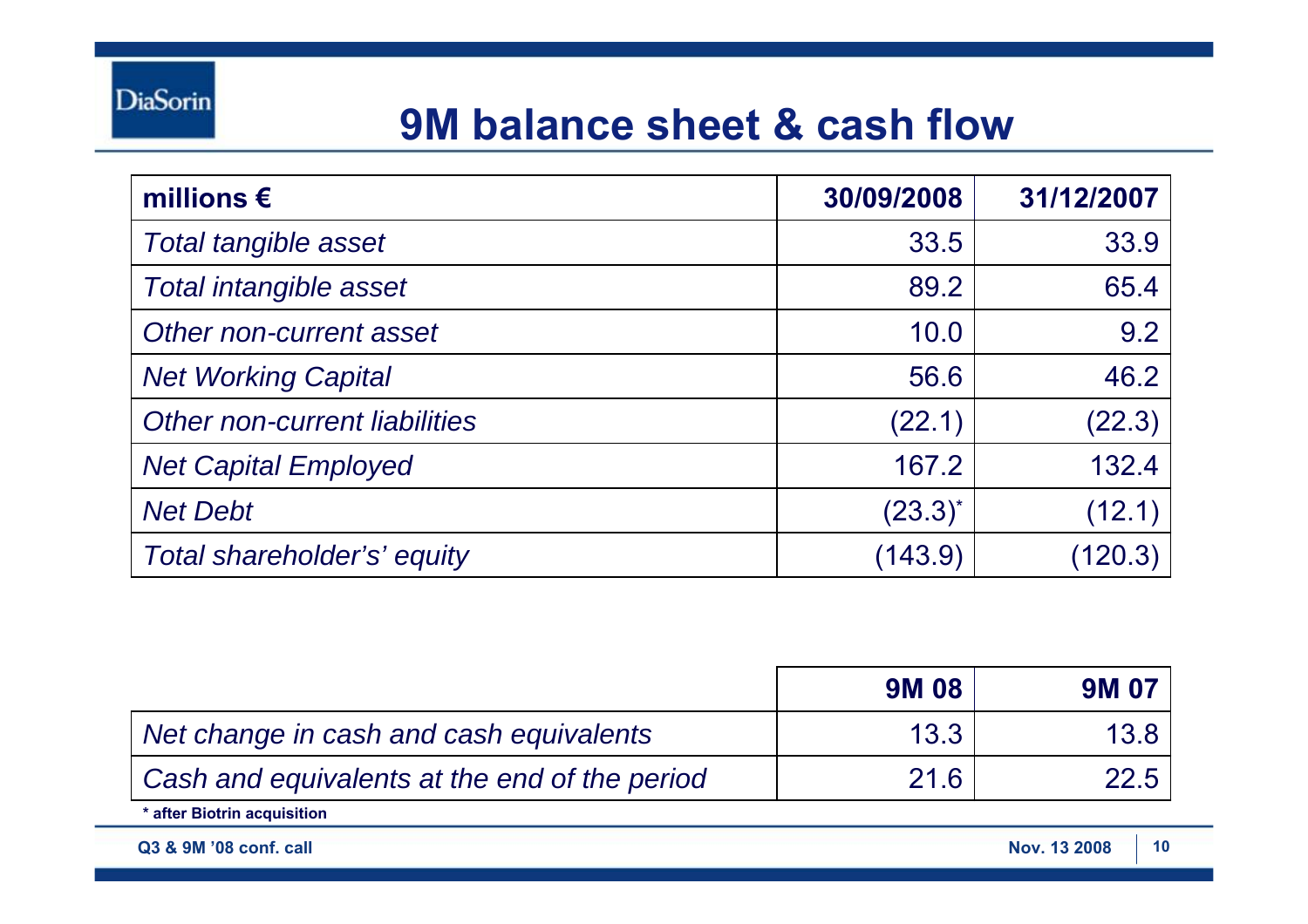

### **Solid financial structure**

- $\bullet$  **Operating cash flow € 18 MM in Q3 08 vs. € 11.4 MM in Q3 07; OCF € 32.4 MM in Sep. YTD 08 vs. € 23.8 MM in Sep. YTD 07**
- $\bullet$  **Net debt of € 23.3 MM as at Sep. 08 vs. € 12.1 MM at Year End, after Biotrin acquisition (25.5m€ cash outlay) and dividends pay out (5.5 m€)**
- ●**Cash and equivalents at the end of the period amount to € 21.6 MM.**